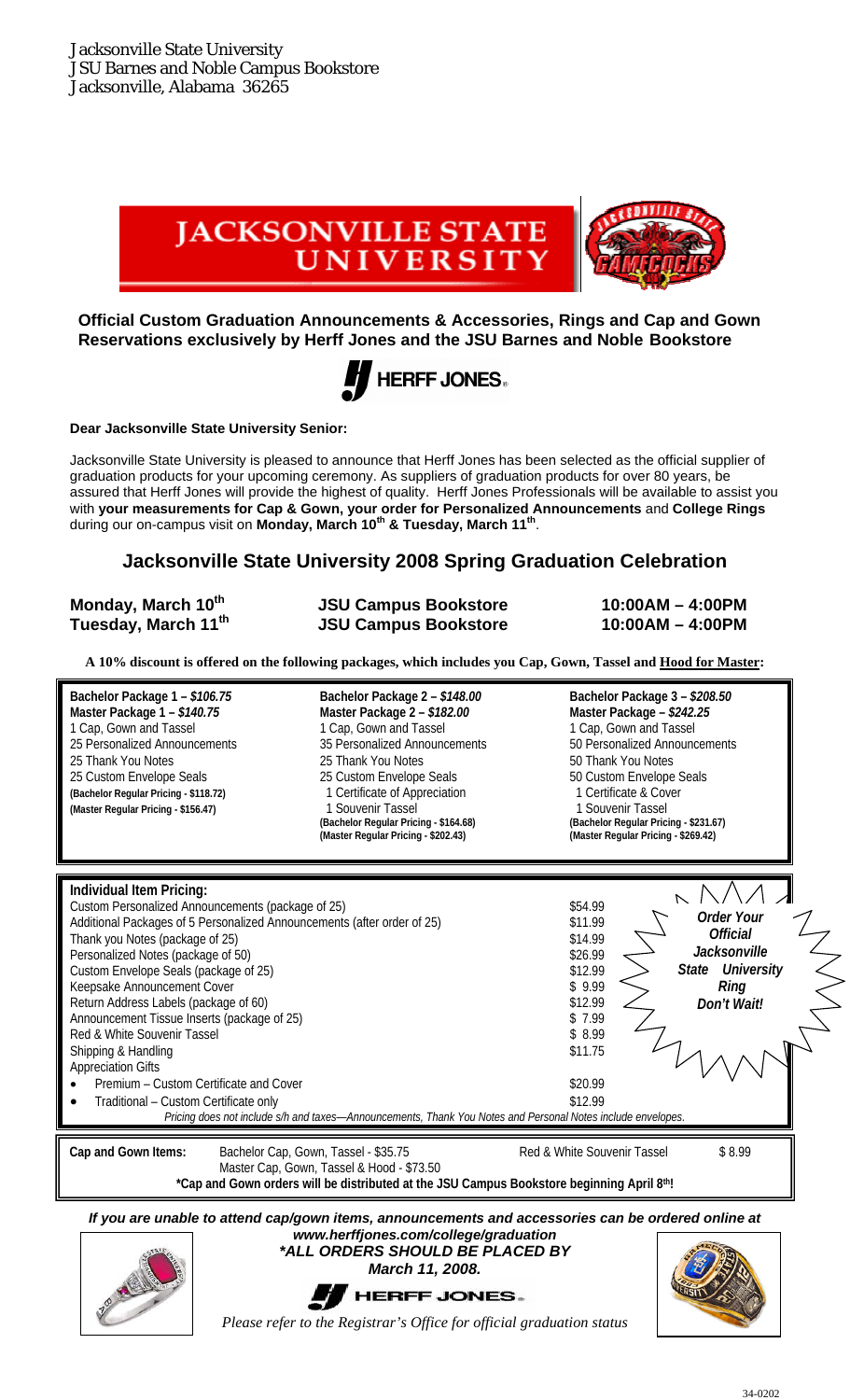

P.O. Box 361845 ~ Birmingham, AL ~ 35236-1845 ~ (205) 444-0202 ~ FAX (205) 444-0201

### **ATTENTION: Prospective Jacksonville State University Graduates**

The **Herff Jones Company**, in conjunction with the Faculty and Staff of Jacksonville State University, would like to congratulate you on your accomplishments. We at Herff Jones appreciate the importance of graduation to both you and your family. We look forward to providing you with products and services befitting your accomplishments. The **Jacksonville State University Campus Bookstore** and the **Herff Jones Company** are pleased to present your official **Jacksonville State University** rings. Herff Jones has enjoyed the privilege of providing custom jewelry for over 80 years. We look forward to having the opportunity to hand cut a ring that reflects your accomplishments.

In recognition of your accomplishments, Herff Jones is willing to offer **SAVINGS UP TO \$120 ON ALL STYLES**. If you would like your student to take advantage of this opportunity, please instruct them to visit the Herff Jones Rep. at the **JSU Campus Bookstore** on **March 10th & 11th**. Interest-Free Payment Plans are available. This will be the **best opportunity to order** your Herff Jones JSU ring at a **discounted price** this semester. Each ring is individually produced to your specifications and is guaranteed against defects for life.

**The Herff Jones Representatives will be on campus March 10 & 11** to assist you with the ordering of your ring. Custom samples will be available for viewing at this time. All orders placed at this time will receive **discounts of \$120 off 18 Karat, \$60 off 14 Karat, and \$40 off 10 Karat.** This will be the *only opportunity* to take advantage of these discounts this semester. During this special promotion, discounts will not apply to online orders.

#### **ORDER NOW AND SAVE!!!**

**MARCH 10 JSU CAMPUS BOOKSTORE 10:00AM – 4:00PM MARCH 11 JSU CAMPUS BOOKSTORE 10:00AM – 4:00PM** 

VISA*/*MASTERCARD/DISCOVER/AMEX \*Lifetime Warranty\*